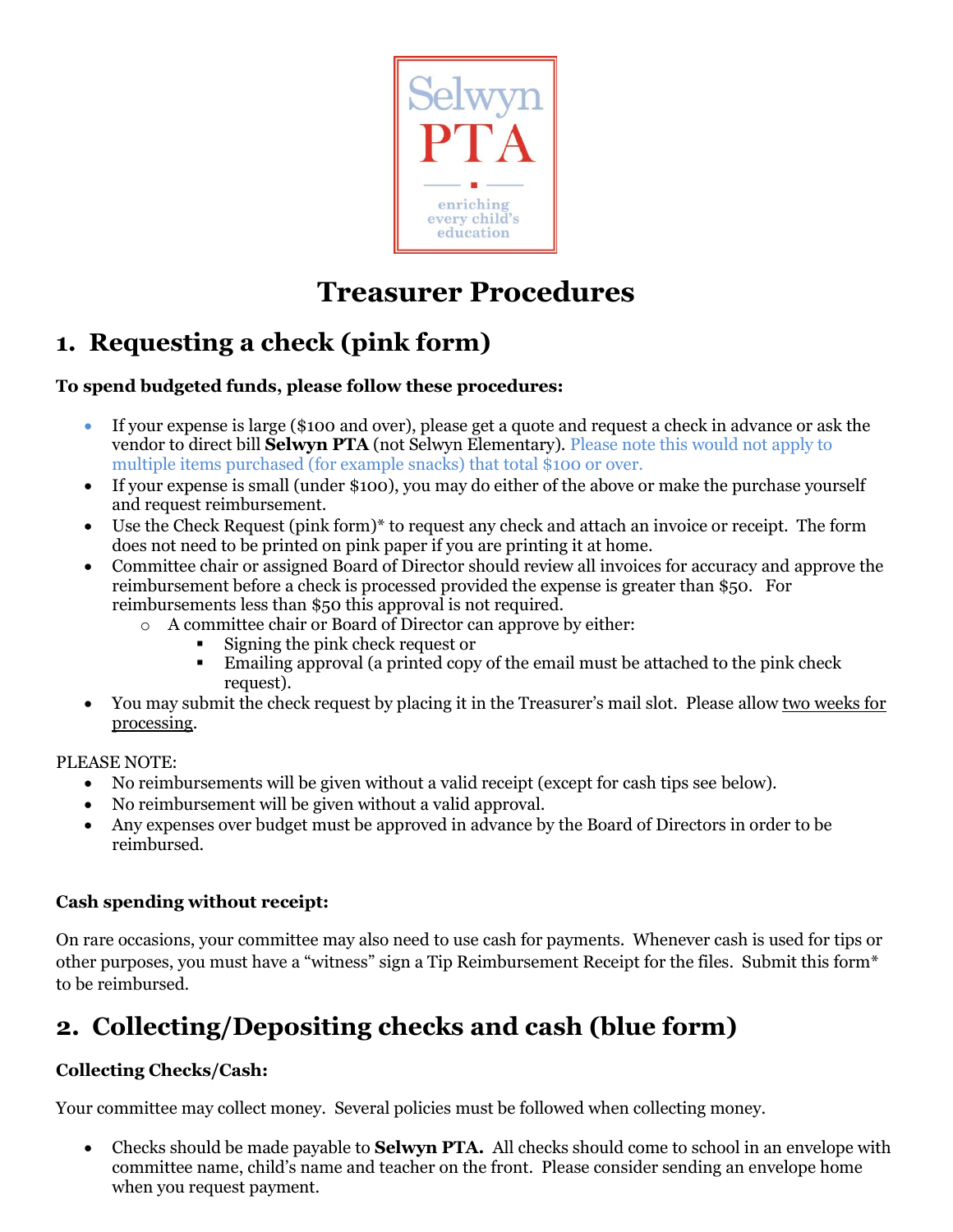- Someone on the committee should come to school each day during the return period to collect envelopes and count funds. Make sure you come **after noon** to ensure you get everything.
- *Please be aware that the Financial Secretary and Treasurer do not record every check, only the total deposit*. **The committee is responsible for tracking who has paid and who has not paid**. A detailed spreadsheet will be kept with the following information:
	- o Name of child (if given)
	- o Name of parent
	- o Date of check
	- o Number of check
	- o Amount of check
	- o Date check placed in the safe or hand delivered to the Financial Secretary (should be the same date as on the blue check deposit form)
- Cash will be accepted only when it is given directly to a PTA representative (does not pass through book bag/teacher).

### **Depositing Checks/Cash (blue form):**

To deposit money, please follow these procedures:

- The committee name should be in the memo field. If this is not done by the check writer, the committee should do it.
- Review all checks to ensure they are made out to **Selwyn PTA**. If they are not, please send them back to parent/check writer and request the check be written correctly to the Selwyn PTA.
- Complete the Check Deposit (blue form)<sup>\*</sup> to submit a deposit. The form should be attached to the checks. Deposits should be placed in the **small safe box** (in the Parent Room, under the table, bolted to the floor) each day.
- **Committee submitting the deposit should maintain a record of each deposit total and the date the deposit was placed in the safe or hand delivered to the Financial Secretary.**

## **3. Collecting/Depositing checks/cash if you have used a cash box (yellow form):**

#### **Start Up Cash:**

Your committee has two options for getting some start up cash to make change at your event. You can either fill out a Check Request (pink form) made payable to yourself or you can put cash in the box from your "pocket". If you use your own money, please fill out the top portion of the Cash Deposit (yellow form)\* and have it witnessed.

#### **Collecting/Depositing checks and cash (yellow form):**

Your committee will also collect money and make change from a cash box. There are several policies that must be followed when collecting money. Please use the Cash Deposit (yellow form) to process the money you have collected.